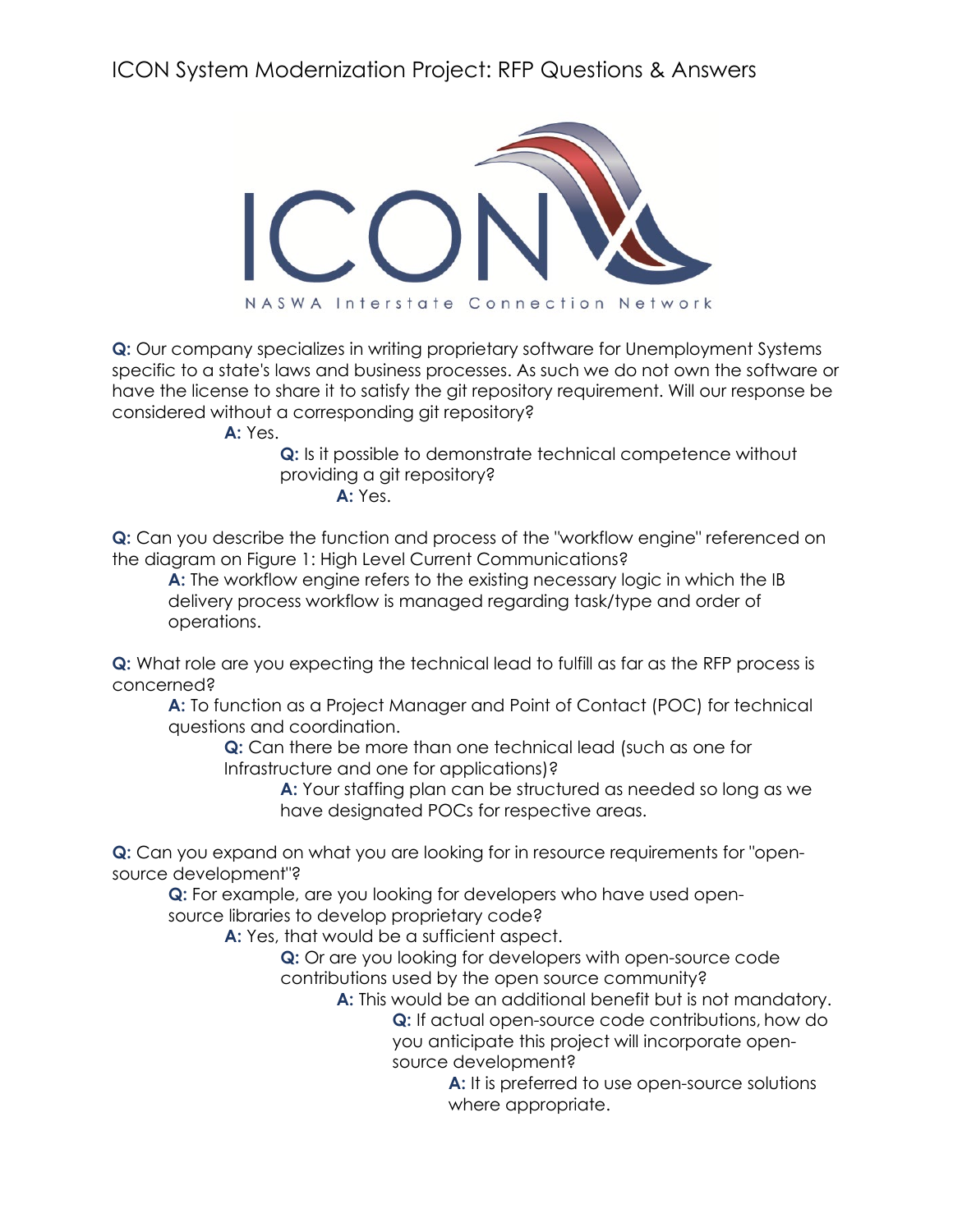**Q:** For the "Open-source login/authentication services" resource requirement are you referencing OpenID authentication or something else?

**A:** Yes. There could also be other qualifying open-source protocols and solutions

**Q:** Is it safe to assume that all non-awarded bids will remain private and not released to the public?

**A:** Yes.

**Q:** How much of the timeframe do you expect to be spent in discovery/development? **A:** We anticipate 30-90 days discovery, encompassing 4-7 transaction types.

**Q:** The RFP referenced front-end processes. Focus is on mainframe. What do you foresee this looking like in the next two years?

**A:** The goal is to streamline process logic and applications for SWAs and Federal agencies while removing the dependency on the mainframe and improving data quality.

**Q:** The RFP references many front-end processes and tools. Since the main requirement seems to be replacing the mainframe backend processes, what front end work do you foresee this project needing?

**A:** During the initial Period of Performance, front-end work should be minimal – only requiring additional logic to interface with new applications.

**Q:** Concerning the SWA container referenced in section 2.2.2 on page 7. Does this imply a Docker container or is it a more general definition meaning an application or dll (like SIDES)?

**A:** We require the software code, dependencies, and necessary libraries to be packaged together. The preferred solution would run on any infrastructure with the software making as few external calls as possible to function.

**Q:** Given that the initial phase of the project involves extensive discovery and then infrastructure build up, how many applications do you expect to be able to convert/complete in the 2 years and do you have an idea which ones you would likely start with?

**A:** We would expect the conversion of 4-7 transaction types. The transaction types we start with will be determined after discovery is complete. The results of discovery will yield the complexity of applications required to process related transactions.

**Q:** Will NASWA reimburse the selected vendor the AWS expenses for the development/staging environments?

**A:** AWS expenses should be built into the bid.

**Q:** The RFP requires the response to be in a 12-point font. Does this apply to section headers as well or are they allowed to be larger?

**A:** Headers may be larger.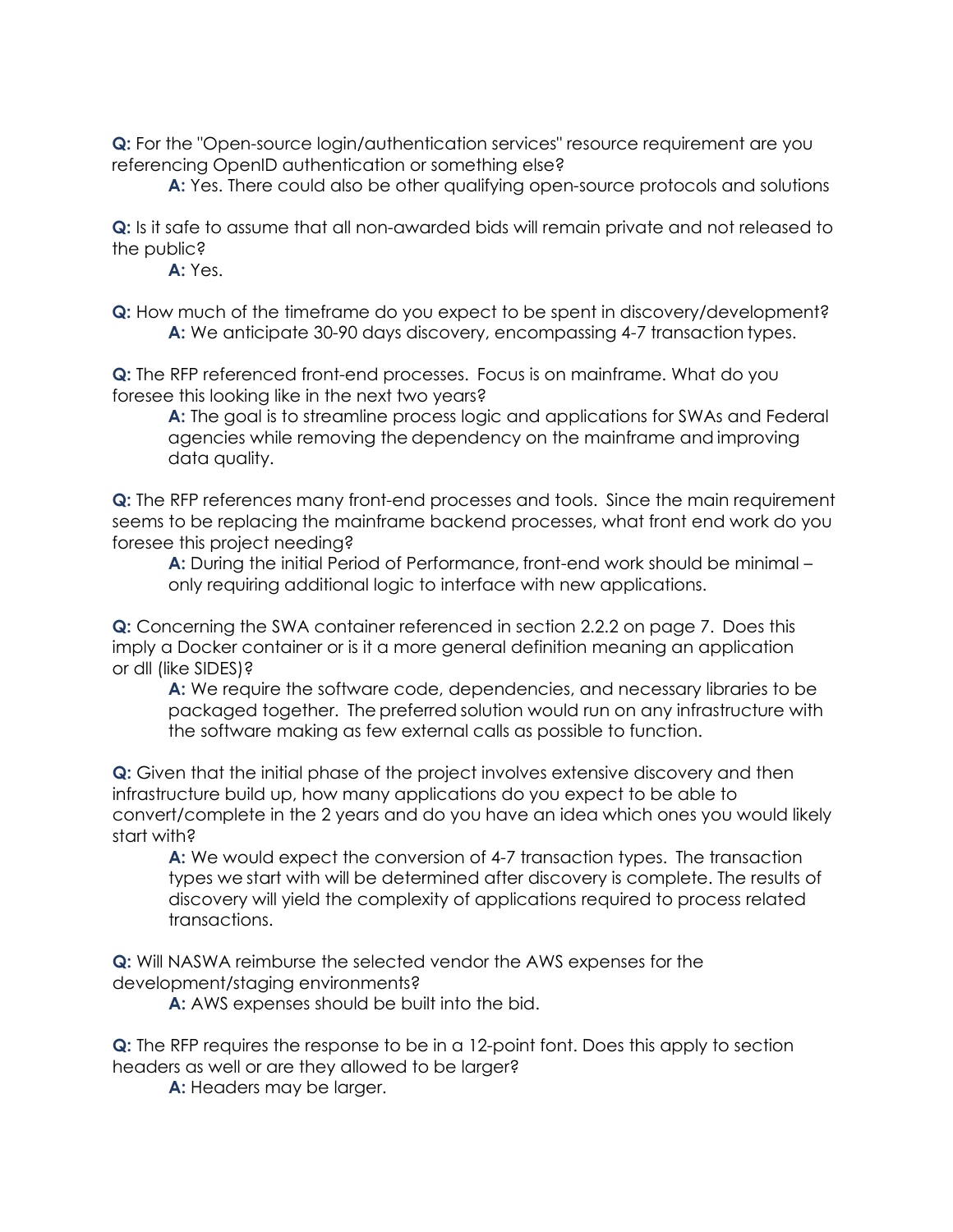**Q:** The RFP notes that each invoice requires actual hours worked (and reimbursable travel expenses). How does that fit with a fixed price contract?

**A:** Detailed invoices assist us with cost breakdown and analysis throughout the lifecycle of the project. However, the invoice included in the RFP was merely a sample and is subject to change. The final, required invoice will be developed after contract signing.

**Q:** What database(s) does the mainframe currently use?

**A:** The current mainframe uses VSAM and connects to MySQL**.**

**Q:** Do you envision the modernized software intercepting existing SNA connections and rerouting to the modernized system or was the thinking that existing SNA connections would be maintained and handled outside of that environment while encouraging and helping states to upgrade?

**A:** The former is preferential. However, the latter will be required as we cannot force every SWA to migrate away from existing SNA technology at the same time.

**Q:** If connections should be re-routed via a facade, would it need to be installed in the same data center as the existing mainframe or be given access to that mainframe remotely?

**A:** It is not required to be installed in the same data center. Remote access is allowed assuming all security requirements are satisfied.

- **Q:** How much travel do you anticipate will be necessary in the 2-year period? **A:** Likely no more than once per quarter.
- **Q:** On Page 2, line 14 Can we clarify the minimum dollar amount? **A:** No, as the RFP states we will **not accept** a proposal requiring a minimum dollar amount.

**Q:** On Page 8, line 34 – Can we clarify who is actually going to own the contract w/ the vendor?

**A:** CESER/NASWA will own the contract with the selected Contractor.

**Q:** On page 8, line 34 – Can we get a clarification on who is going to pay the vendor for their services?

**A:** The vendor will be paid by CESER/NASWA from a grant funded by DOL.

**Q:** On Page 11, line 1 – Can you clarify the front-end gui standard that was provided? **A:** There is a hyperlink on line 1 which references standard disciplines that have been defined. DOL requires these standards.

**Q:** On Page 15, line 6 – Will NASWA be open to subscribing to certain licenses for the overall solutioning of the scope of work.

**A:** CESER/NASWA is open to multiple solution offerings. All proposed solutionrelated licensing shall be itemized, specified, and priced by the Contractor.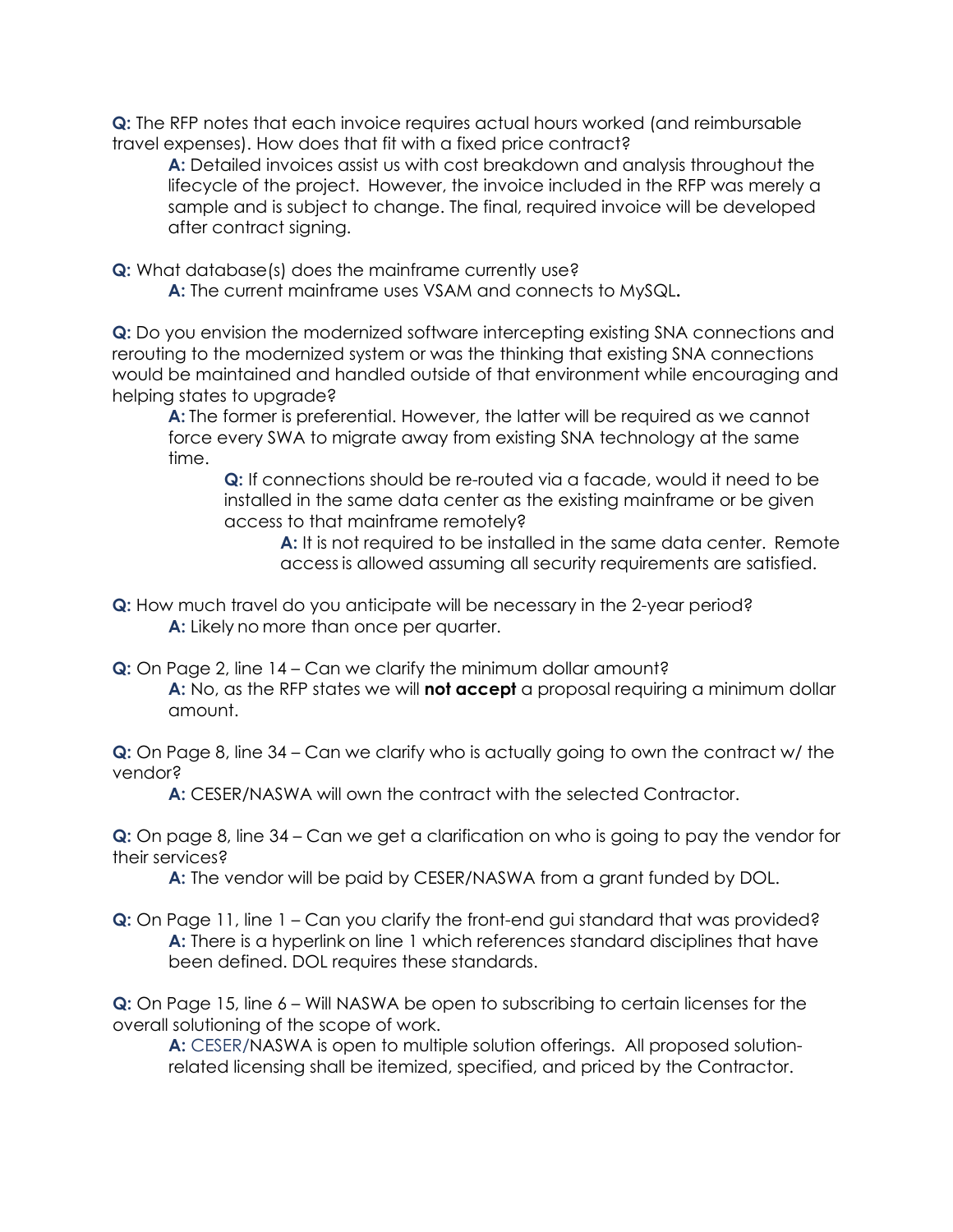**Q:** Can an extension to the deadline be granted due to the holidays and due to the current COVID-19 situation?

**A:** No.

**Q:** On Page 21, line 7 – can you clarify the pricing structure? Is it based on services, travel OR deliverable-based artifacts (e.g. project plan, requirements document, etc)? **A:** The pricing structure is based on all of the factors listed in the RFP, as well as

the examples you have stated in this question.

**Q:** Do you currently have an API Management capability through which API's are published and used?

**A:** Yes.

**Q:** Which integration middleware tools and platforms do you currently have? **A:** We have SOAP/CICS as a layer on the mainframe and SOAP/XML on midrange servers.

**Q:** More specifically do you have likes of IBM Integration Bus (formerly WebSphere Message Broker) to integrate with mainframe systems incl SNA support?

**A:** We do not utilize a message broker like IBM Integration Bus. However, we utilize message queueing for certain applications. **Q:** If not, do you expect the contractor to propose integration tools and platforms?

**A:** Yes, the Bidder should propose and justify whatever it feels is needed in their solution to address the RFP requirements.

**Q:** Can you provide a list of existing tools and platform you use for EDI gateway, batch processing, data integration incl ETL?

**A:** For SWAs that do not communicate mainframe to mainframe, we utilize a mix of XML, SOAP, and CICS.

**Q:** Can you share any volumes of data the above need to support in a day, month, year?

**A:** The system processes hundreds of thousands of transactions per day across multiple communication methods. These vary depending on the number and type of transactions from each state that are not communicating mainframe to mainframe.

**Q:** Are your business applications built custom? Or you use platforms like Salesforce, ServiceNow, Microsoft Dynamics etc.?

**A:** Our mainframe applications are mainly custom, with the ability to interface with COTS platforms like those mentioned in the question.

**Q:** What is you preferred web framework stack for building web applications? E.G: React + Node.js?

**A:** We are not prescribing the stack to be used by the contractor. React and Node.js would be an acceptable combination.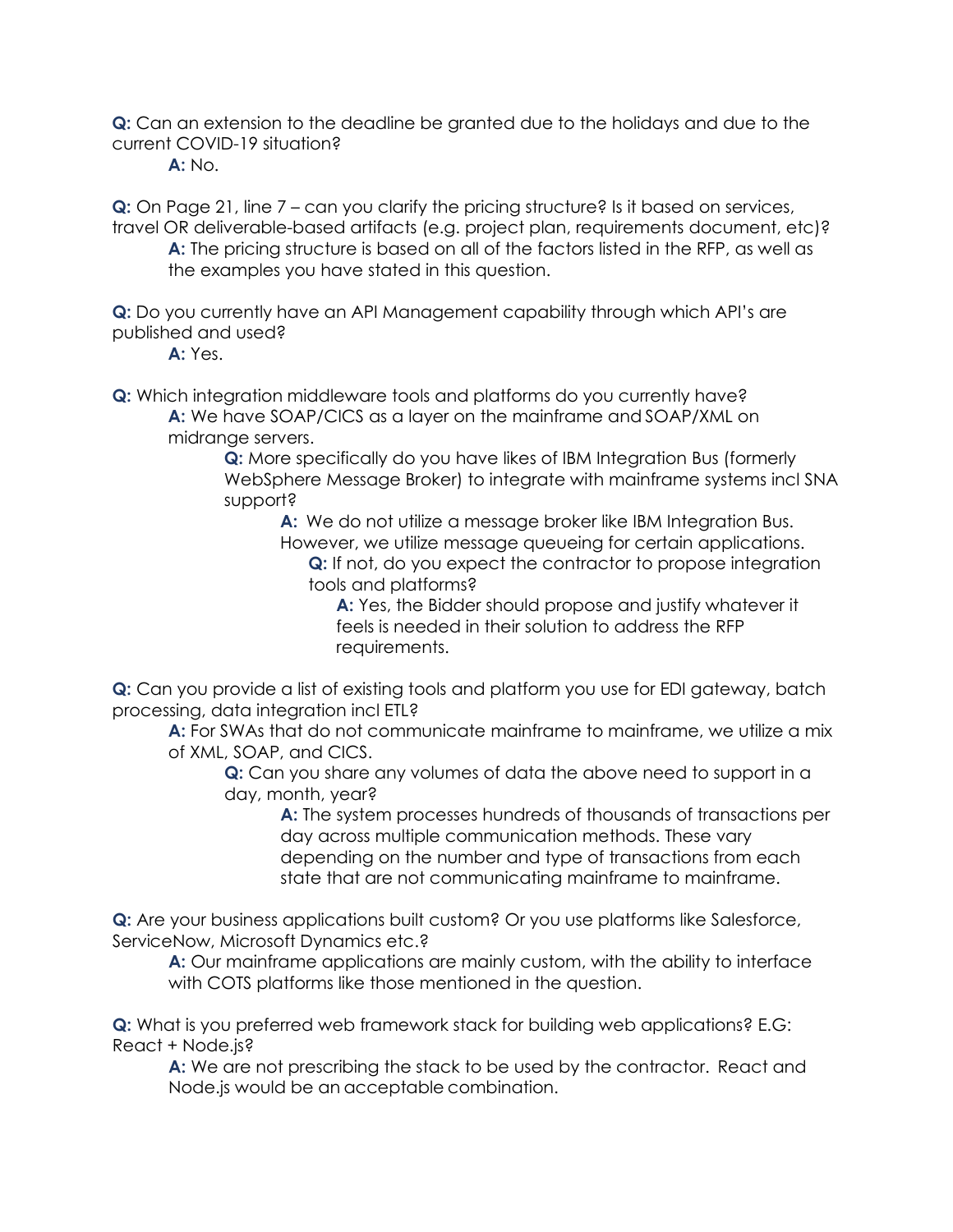**Q:** Do you have a preference towards using AWS native platform services? **A:** We do not have a preference, but the solution must have the capability to be migrated to another cloud provider if the need arises in the future.

**Q:** Do you have a common messaging model that your API's and integration flows use?

**A:** XML is the common input, which may be converted to EBCDIC/ASCII for ingestion by the mainframe.

**Q:** You mention containerization and containerized components. Which container orchestration service (EKS, OpenShift etc) do you currently use and prefer?

**A:** EKS (and similar) would be preferred over OpenShift, as OpenShift requires additional licensing.

**Q:** Which other platform services on AWS (incl DevSecOps) would you like us to consider and factor in?

**A:** You should consider whatever you deem necessary to the success of this project. We are not going to be prescriptive.

**Q:** Have you done journey mapping and user experience design for how the relevant personas will use the business applications?

**A:** We have from a high-level, yes. However, we do not foresee a drastic change in the user experience at this time.

**Q:** Do you foresee a case management workflow as part of the business apps? **A:** Not at this time.

**Q:** What are the availability and other SLA needs?

**A:** System uptime must maintain a level of 99.99% 24/7/365. Response and resolution times may range from 2-24 hours, depending on severity and service priority. Further details will be outlined in the contract.

**Q:** Is NASWA looking for a turnkey – managed solution that a vendor can build & operate.

**A:** Yes.

**Q:** Can we get a clarification on payment terms. Will the vendor be paid based on incremental milestones or upon project completion?

**A:** The selected contractor will be paid based on milestones.

**Q:** Can you clarify what code will be given to the other state/districts? Is it just the code that allows the agency to connect with NASWA's data exchange system?

**A:** We must share a connection-type codebase to interface with state systems as well as the application logic.

**Q:** Can NASWA define the scope of support services? As this is an FFP contract, we will need a clearer idea on what the support services are and what the services entail. As of now, those terms are TBD and will need to be clarified.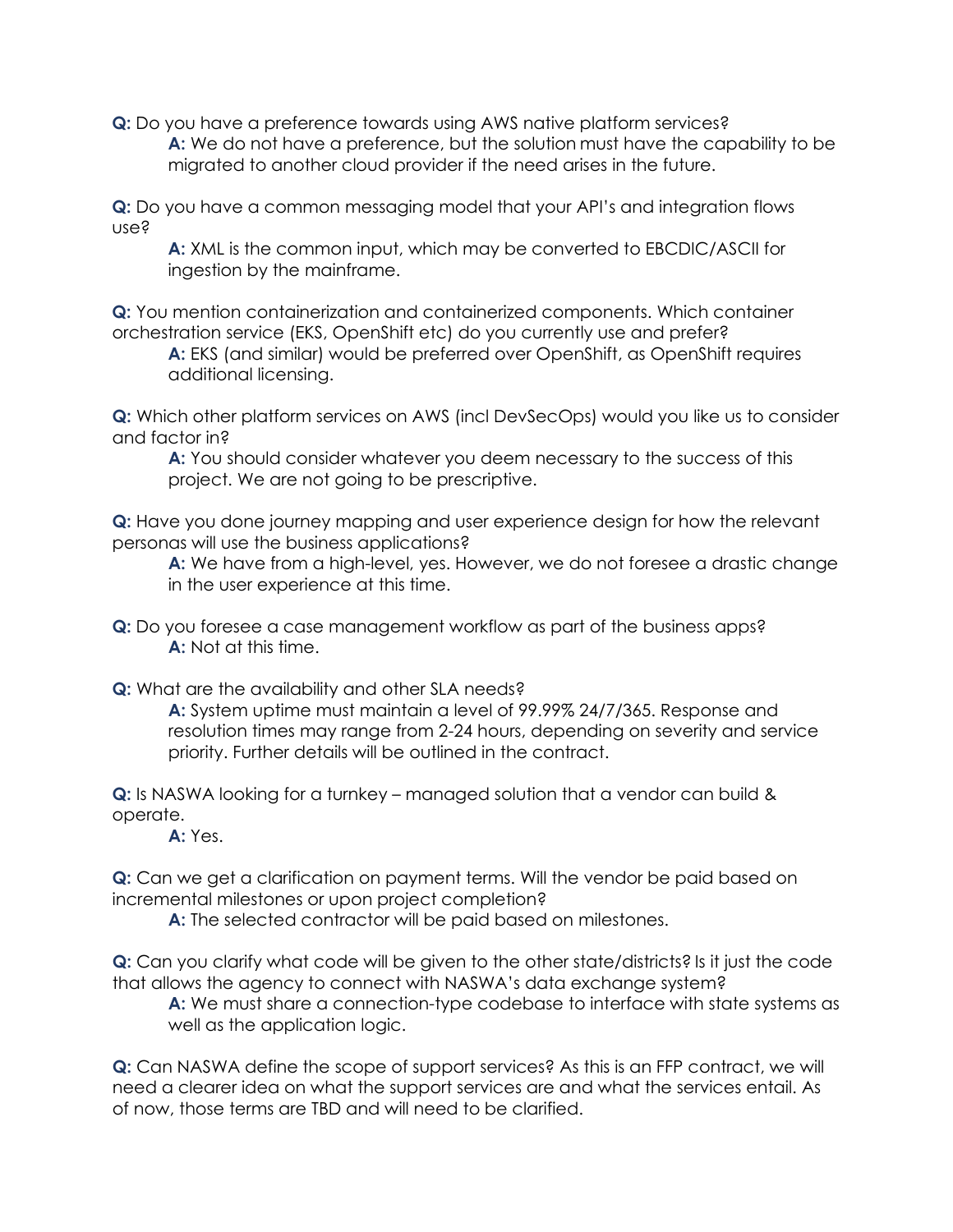**A:** The scope of support will be dependent upon the number of transaction types developed/deliverables provided. This will be outlined in the contract.

**Q:** Can NASWA clarify DOL and CESER's roles in the project?

**A:** CESER/NASWA can be viewed as a singular body managing the outcome of this project, with input from the IB Subcommittee and in compliance with DOL rules and regulations.

**Q:** Any sensitive data requirements (for example PHI/HIPAA) that would need to be satisfied by this solution.

**A:** The Contractor must have the ability to meet the Social Security Administration's (SSA) data security requirements for the handling of PII.

**Q:** Does ICON have storage requirements?

**A:** Yes. However these will need to be reviewed/revised through discovery.

**Q:** Does ICON store transactional data or only the Audit and Log data? **A:** ICON stores transactional data for a short time, while Audit and Log data is kept as needed to support reporting/troubleshooting.

**Q:** The 36 applications which are mentioned in the RFP do they belong to 36 different APIs/services or standalone applications?

**A:** The 36 applications are a mix of standalone applications, as well as shared logic between multiple transactions/exchanges.

**Q:** There is an inconsistency between Price Submission Section, page 18 and Price Evaluation Section, Page 21. Price submission states that contractor must set forth a single dollar amount that represents Contractor's estimate for the period of performance. Price evaluation section states that contractor should provide itemized breakdown of the deliverables mentioned within the document. Request NASWA to clarify the format for price submission. Please clarify the list of deliverables NASWA plans the vendor to include in the response

**A:** Page 18 defines how to submit pricing. Page 21 defines how NASWA will evaluate the submitted pricing. There may be an option for contract renewal beyond the initial period of performance of 24 months. However, the bid should contain the contractors' best price for the deliverables they believe they can complete within the initial period of performance. For a list of deliverables, please refer to pages 7-8.

**Q:** Request NASWA to clarify if price submission should be included as part of the proposal that includes company overview, project citations, key personnel resumes and technical submissions. If not, can NASWA please provide submission instructions for price proposal.

**A:** Please include price submission as part of the complete proposal. Price submission accounts for 20% of overall proposal evaluation.

**Q:** What is the version of COBOL currently being used today for ICON? **A:** ICON currently uses 5.2.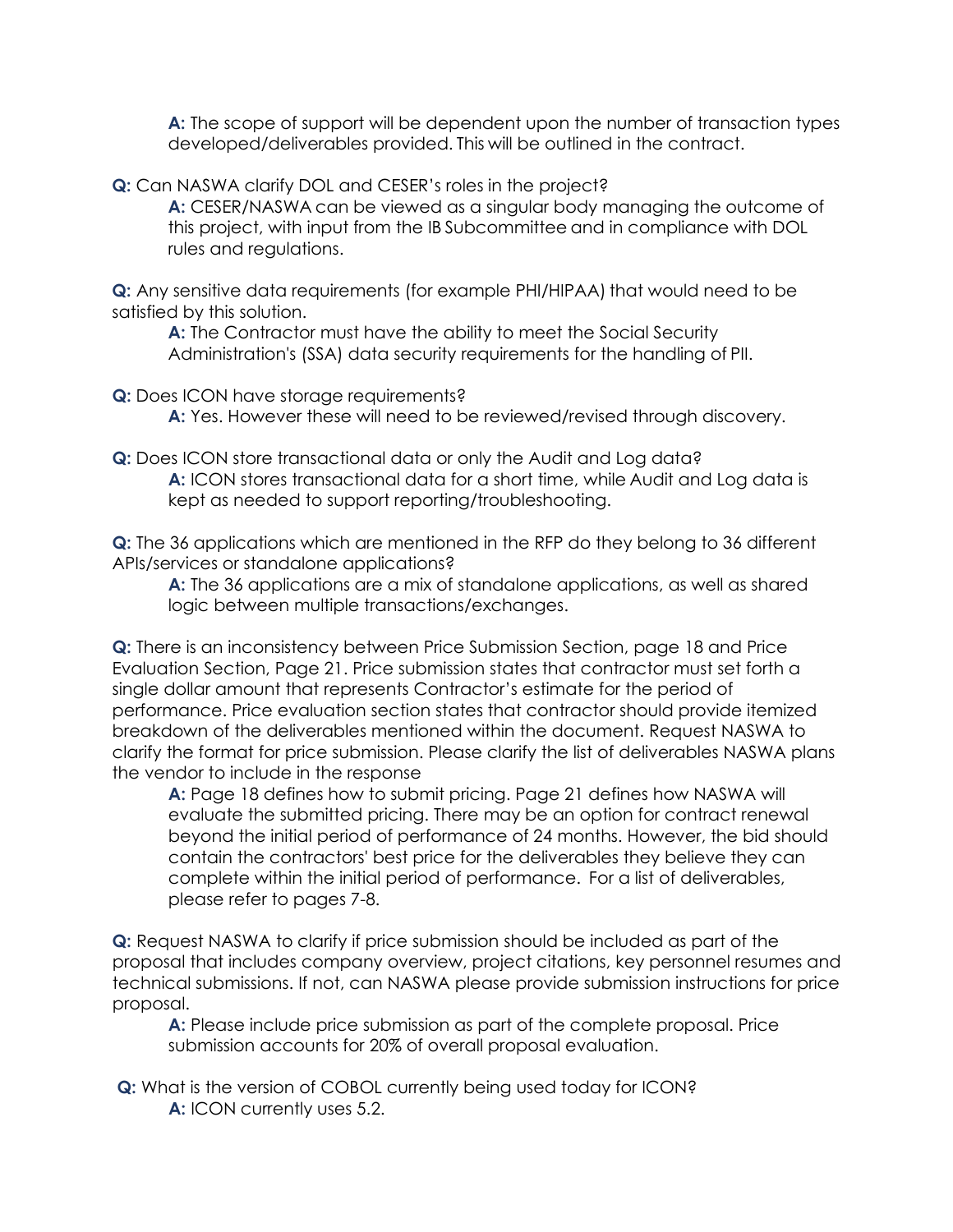**Q:** What is the approximate volume (size) of the application and number of lines of code for all applications?

**A:** This will be determined by the discovery phase, while selecting the transaction types to be reengineered.

**Q:** What are the volumes of the other components in use - JCL, DB2, IMS, VSAM? **A:** We are not a repository for data, except in limited circumstance for use in processing exchanges. The intent of this project is to reengineer applications/exchanges, not a traditional data migration.

**Q:** What is the volume in terms of number of tables, attributes, and records for data migration?

**A:** We are not a repository for data, except in limited circumstance for use in processing exchanges. The intent of this project is to reengineer applications/exchanges, not a traditional data migration.

**Q:** What are the data retention criteria?

**A:** Transactional data is stored for a short time, while Audit and Log data is kept as needed to support reporting/troubleshooting.

**Q:** Are there any archival/purging rules for data? If so, can you please elaborate?

**A:** Yes, there are rules for archiving and purging certain data sets which will need to be reviewed/revised during discovery.

**Q:** Is there any preference for target technology for the API's and the new application to be developed?

**A:** We do not have a prescribed preference.

**Q:** Is there any scope of remediation for the application in .NET and Java, as per latest version (while migrating to cloud)?

**A:** While the focus during the initial Period of Performance is primarily on the mainframe logic, there may be ancillary development/remediation necessary to support the main initiative, including the reengineering of 4-7 applications. Those specifics would be part of the discovery phase, and dependent on the proposed solution to reengineer that logic.

**Q:** Are there any existing CI-CD, Agile, Testing tools, or Application Life Cycle Management tools which the vendor can leverage in the modernization effort? **A:** There are none provided by CESER/NASWA for Contractor use**.**

**Q:** Is there a requirement for masking the sensitive data / PII information in the nonproduction environment?

**A:** Yes, there are requirements. You may also use manufactured data as an alternative.

**Q:** Can you please provide the use cases for the web portal for SWAs? **A:** This information may be shared (if required) during the discovery phase.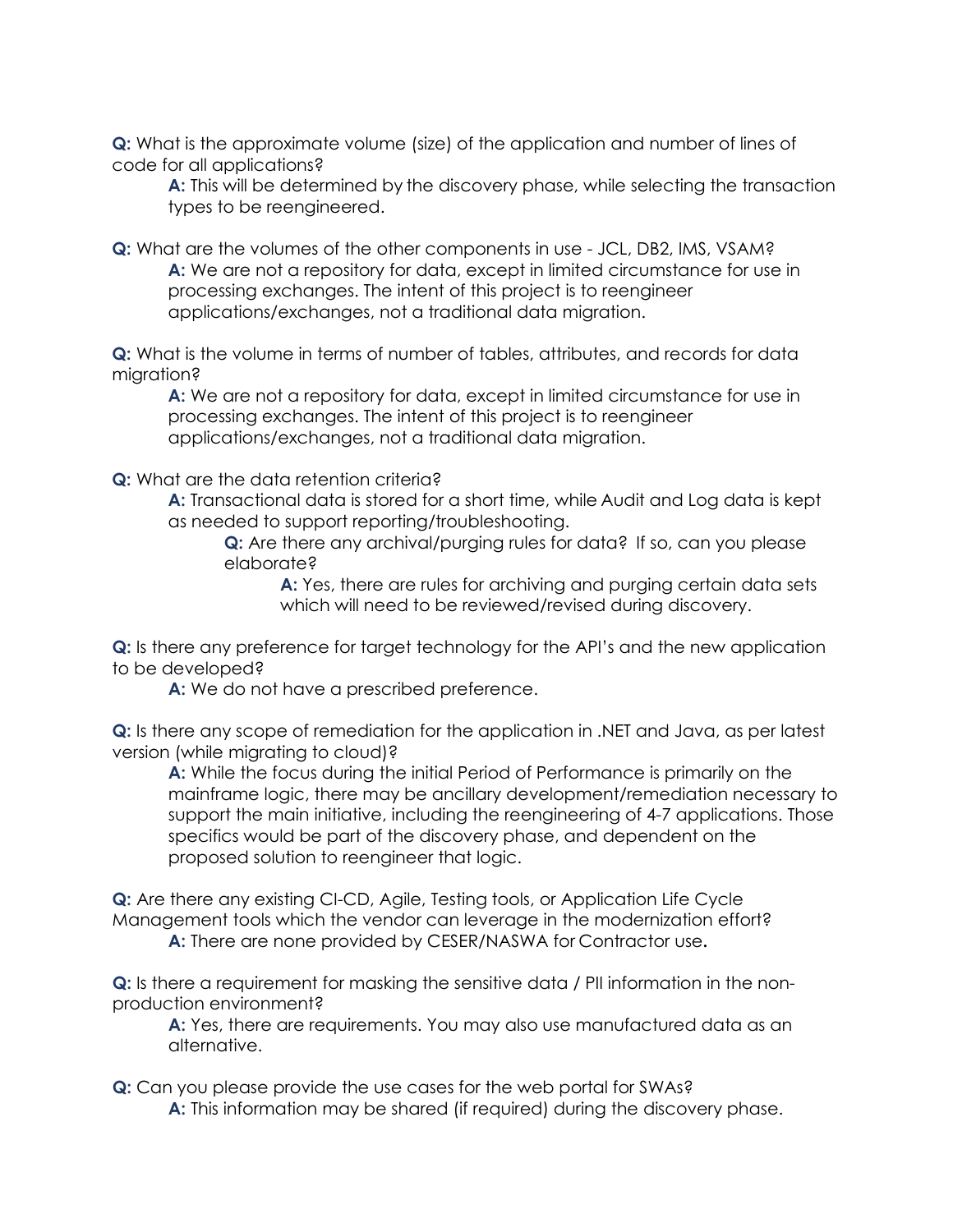**Q:** Is UCFE (FCCC) interface counted as 1 or 3 or 6 out of the 36 applications? **A:** FCCC is one application that interfaces with UCFE.

**Q:** Does ICON need to continue supporting the SNA protocol for data exchange with SWAs or with this project? Can the SWAs be moved to a different protocol?

**A:** Initially SNA will need to be supported. SWAs can be moved to a different protocol if there is minimal interruption to their service and must be executed on their schedule(s).

**Q:** What is the peak number of transactions expected for each application of ICON? On a regular business day, what is the average number of transactions for each application?

**A:** ICON processes hundreds of thousands of transactions per day.

**Q:** Does NASWA have a preferred cloud provider for this project? In the RFP AWS GovCloud was mentioned as the current cloud provider. Are there any concerns or issues as to the cloud provider capability which would require evaluation of any other cloud provider?

**A:** NASWA does not have a preferred provider. There is nothing preventing the evaluation of another cloud provider, so long as security and other requirements within the RFP are met.

**Q:** It is our assumption that the agency will procure and provide all the necessary infrastructure, software licenses, networking equipment required to host the modernized solution including production and non-production environment. Can you please confirm?

**A:** The awarded Contractor for this RFP will provide these items.

**Q:** It is our assumption that the agency will provide the infrastructure support for Cloud Infra and Networking. Can you please confirm?

**A:** The contractor (you) and the current vendor will work in tandem to support the infrastructure and networking.

**Q:** The contract period in the RFP is defined for 2 years. What is the expectation from NASWA for the minimum number of ICON applications to be modernized during the 2 year contract duration?

**A:** The expected minimum is 4-7 transaction types.

**Q:** Do you require FedRAMP Moderate or High? **A:** We require FedRAMP Moderate.

**Q:** Is our current AWS environment FedRAMP certified?**A:** Yes.

**Q:** Is there a list of apps to be redesigned or reengineered?

**A:** There is no list at this stage. This will be determined through discovery.